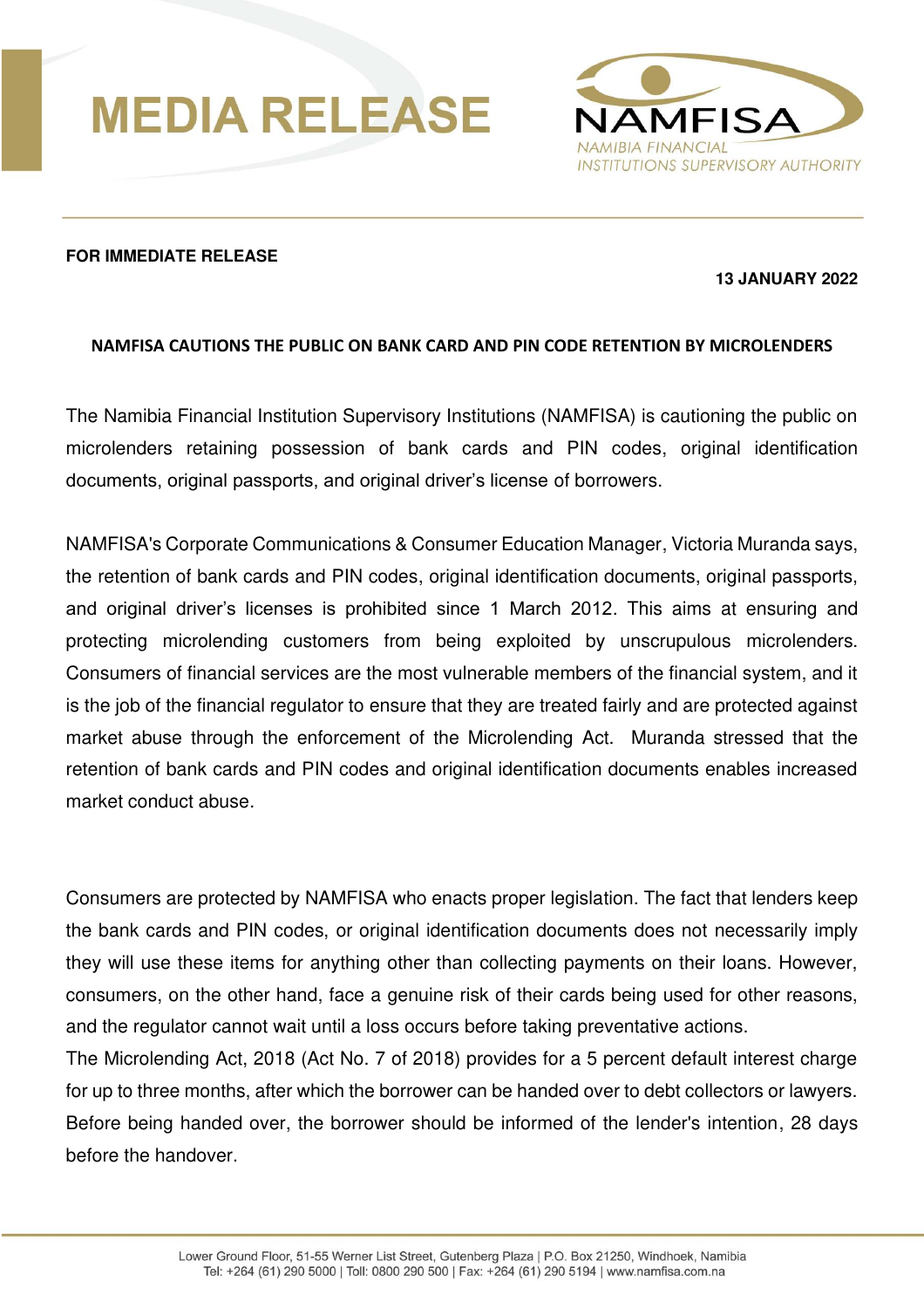Though each lender has its own method of dealing with defaulters, the provisions of the Microlending Act must be followed. Muranda further advises that lenders cannot require borrowers to sign documents without an agreement between the two on the terms of the loan. Microlenders found guilty of contravening section 23(1)(f) of the Microlending Act, which is to keep or make use of bank cards or personal information such as bank cards; PIN codes, original identification documents, original passports, or original driver's license as security or for collection arrangement purposes, is liable to pay penalties calculated at 10 percent of the annual value of loan disbursements in the immediately preceding financial year.

The public is reminded that as per the provision of section 3(2) of the Microlending Act of 2018, any person who conducts the business of a microlender without being registered in terms of this Act commits an offence and is liable on conviction to a fine not exceeding N\$500 000 or to imprisonment for a period not exceeding five years, or to both such fine and such imprisonment.

Borrowers are encouraged to contact NAMFISA and report microlenders that insist on keeping their bank card and PIN, by calling our **TOLL-FREE NUMBER (0800290500).** Complaints can also be registered on the NAMFISA website www.namfisa.com.na or emails to complaintsdept@namfisa.com.na

/ END /

For enquiries contact: **Ms. Victoria Muranda Manager: Corporate Communications and Consumer Education +26461 290 5177 vmuranda@namfisa.com.na** 

## **About NAMFISA**

The Namibia Financial Institutions Supervisory Authority (NAMFISA) exists to supervise financial institutions and financial services, and to advise the Minister of Finance on matters relating to financial institutions and financial services in terms of the NAMFISA Act, 2001 (No. 3 of 2001). NAMFISA is further responsible for supervising and enforcing compliance with the Financial Intelligence Act, 2012 with respect of all accountable and reporting institutions supervised by NAMFISA in terms of the NAMFISA Act.